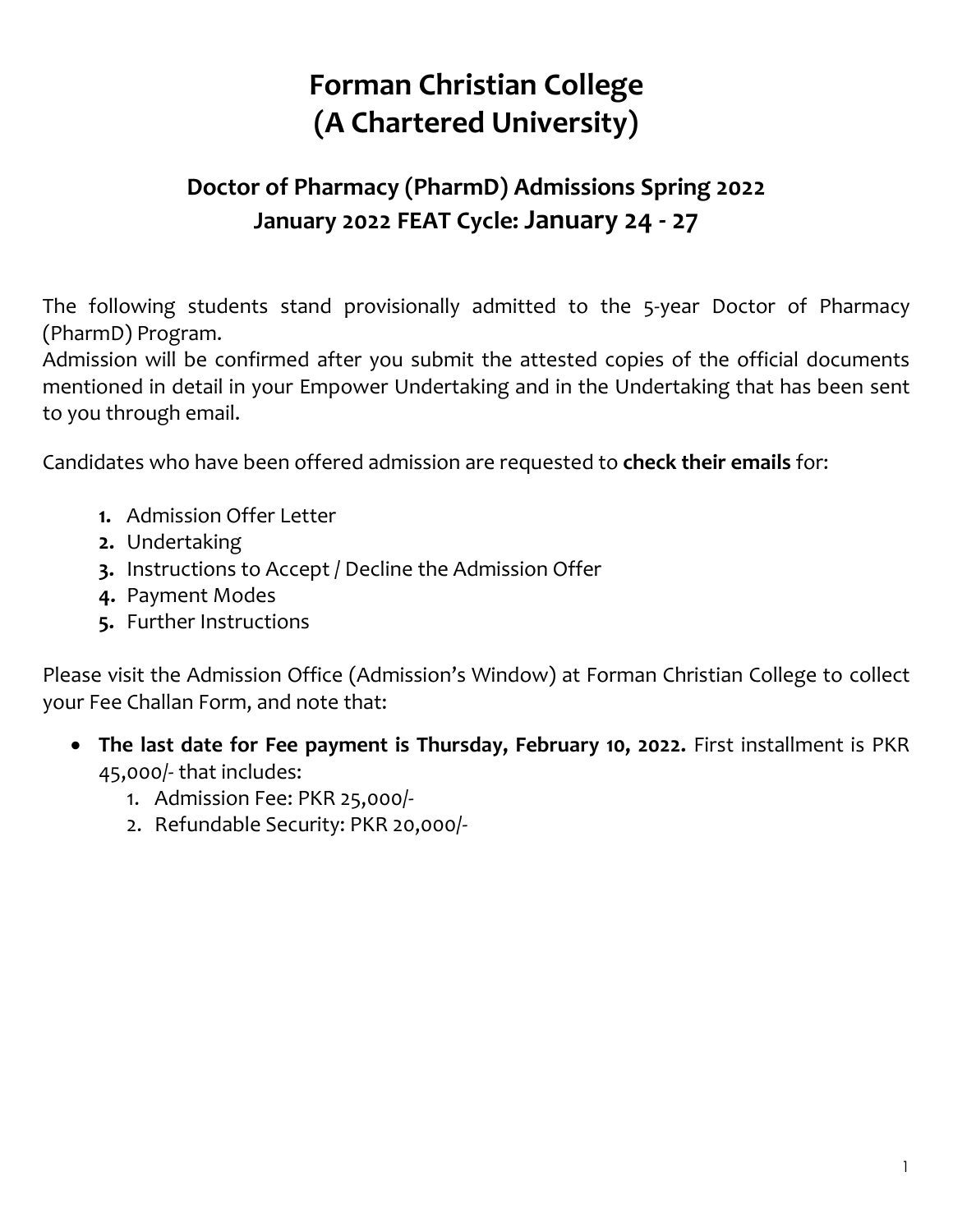## **Doctor of Pharmacy (PharmD)**

| <b>Name</b> | <b>Tracking code</b>       |
|-------------|----------------------------|
| 789242      | HAMZA ARSHAD               |
| 788312      | AREEJ SHAHBAZ              |
| 788863      | SHANZE AZEEM               |
| 801930      | Rabia Sajjad               |
| 802568      | <b>Varun Arian Isaacs</b>  |
| 789464      | Syed Ali Yazdan            |
| 788639      | Muhammad Abdullah Malik    |
| 803480      | Samuel Amin                |
| 800075      | Muhammad Zain Zain Nawaz   |
| 801532      | <b>MAHEEN KHAN</b>         |
| 788500      | raina gull                 |
| 802374      | Sahar Sajid                |
| 801620      | uniza . noor               |
| 788978      | Zabulon Zafar Zafar Masih  |
| 789126      | Suzanne Malik              |
| 789466      | <b>MEHR UN NISA</b>        |
| 803615      | Ayesha Asif                |
| 789353      | Anusha Javed               |
| 802607      | Kashaf Iftikhar            |
| 788207      | Kissa Batool               |
| 802846      | AYESHA NASEEM              |
| 788216      | Rabail Nayyar              |
| 801176      | AREEBA KHAN                |
| 788170      | Ahad Ahmad Yaqoob          |
| 788681      | <b>FARYAL SHEHRAZER</b>    |
| 803408      | <b>IZZA ZAFEER</b>         |
| 788180      | Yeshab Bhatti              |
| 788738      | Ali Hamza                  |
| 788476      | Aaman Shahid               |
| 788695      | <b>MANNAL MAKHTEEN</b>     |
| 788770      | Inshal Hassan              |
| 803529      | Shaiza Mazhar              |
| 788874      | <b>Sharif Bin Umar</b>     |
| 788644      | Maira Naz                  |
| 801137      | <b>QURAT UL AIN</b>        |
| 788727      | <b>RUBA ADEEL CHAUDHRY</b> |
| 789204      | Iman Fatima                |
| 789264      | Danishaa Azeem             |
| 802532      | Paul Aziz                  |
| 788258      | Addan William              |
| 788191      | Itba Nadeem Nadeem         |